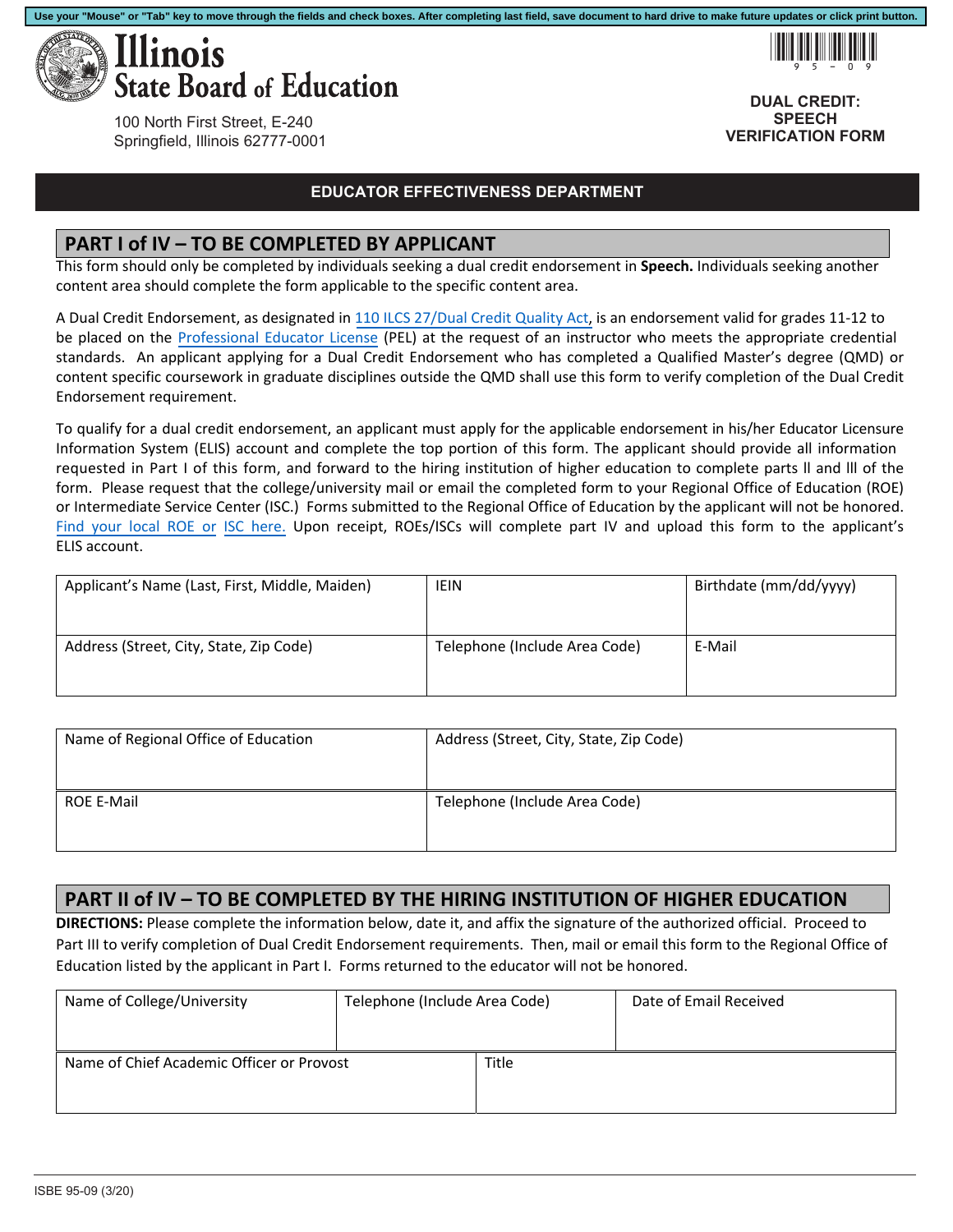## **PART III of IV – TO BE COMPLETED BY THE HIRING INSTITUTION OF HIGHER EDUCATION**

In order to receive the Dual Credit Endorsement, an instructor of dual credit courses shall meet the faculty credential standards allowed by the Higher Learning Commission, the Illinois Board of Higher Education (IBHE) 23 Illinois Administrative Code 1009.30(a)(2)(A) or by Illinois Community College Board (ICCB) Administrative Rule 23 Ill. Adm. Code Section 1501.303 to determine minimally qualified faculty. Colleges and universities must complete a thorough analysis of faculty transcripts in order to validate the minimum qualifications to teach prior to signing off on the endorsement area.

| <b>Dual Credit Endorsement</b>                        | <b>Qualified Master's degree</b> | <b>Content-Specific</b>     | Semester     |
|-------------------------------------------------------|----------------------------------|-----------------------------|--------------|
|                                                       |                                  | <b>Graduate Coursework*</b> | <b>Hours</b> |
| Speech                                                | $\Box$ QMD: Communications       | Journalism<br>Linguistics   |              |
|                                                       | $\Box$ QMD: Speech               | <b>Media Communications</b> |              |
|                                                       | $\Box$ QMD: Drama/ Theatre       |                             |              |
| A. When reviewing official transcripts for applicable |                                  | Use the following format:   |              |
| coursework, use the box to the right to indicate the  |                                  | COM 506 (3 s.h.)- ISU       |              |
| following information for each course honored         |                                  |                             |              |
| toward the endorsement.                               |                                  |                             |              |
| (1) the course prefix,                                |                                  |                             |              |
| (2) the course number,                                |                                  |                             |              |
| (3) semester hours earned, and                        |                                  |                             |              |
| (4) name of the institution that awarded credit       |                                  |                             |              |
| B. Coursework must total 18 semester hours.           |                                  |                             |              |
| Convert quarter hours to semester hours as            |                                  |                             |              |
| necessary.                                            |                                  |                             |              |
|                                                       |                                  |                             |              |
| C. Coursework musts be completed with a grade of      |                                  |                             |              |
| "C" or higher.                                        |                                  |                             |              |
|                                                       |                                  |                             |              |
|                                                       |                                  |                             |              |
|                                                       |                                  |                             |              |

\*Content‐specific graduate coursework outside the **Qualifying Masters Discipline** will be evaluated and no more than 9 hours will count towards the 18 credit hours required. Additionally, the graduate coursework must relate directly to the content being taught for the endorsement.

**\_\_\_\_\_\_\_\_\_\_\_\_\_\_\_\_\_\_\_\_\_\_\_\_\_\_\_\_\_\_\_\_\_\_\_\_\_\_\_\_\_\_ \_\_\_\_\_\_\_\_\_\_\_\_\_\_\_\_\_\_\_\_\_\_\_\_\_\_\_\_\_\_\_\_\_\_\_\_\_\_\_\_** 

 $\Box$  YES  $\Box$  NO *I certify that the information provided above is true and correct.* 

 **Signature of CAO or Provost**  *<b>Date <b>Date Date <b>Date Date Date*